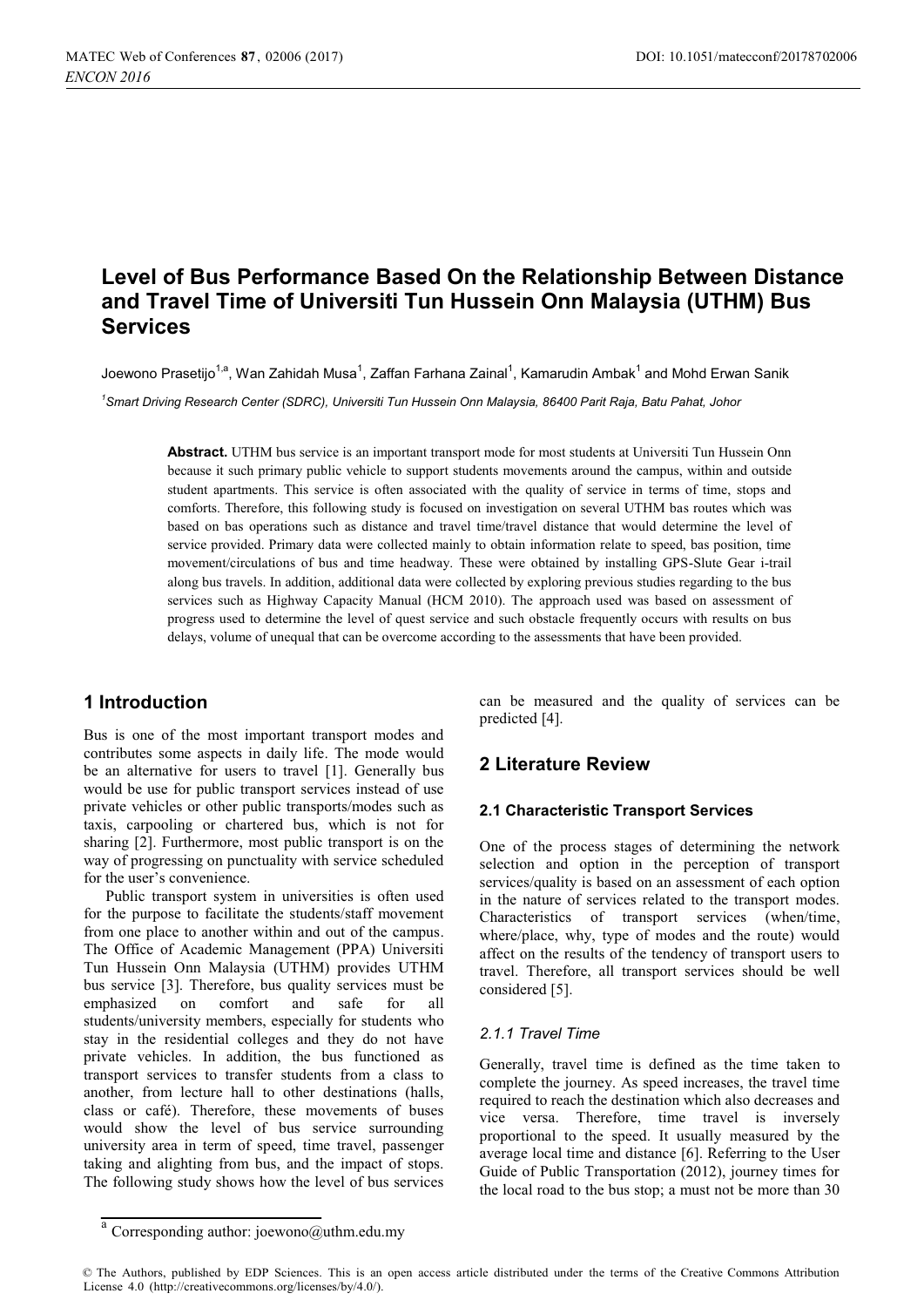minutes in one trip and the following figure 1 shows its characteristics [2].



**Figure 1.** Graph plotted show the distance vs time is vice versa

#### *2.1.2 Time Headway*

It is considered that vehicles microscopic characterization related to volume is the advancement of time or just progress. Generally, headways/progress of time is defined as the time difference between any two consecutive vehicles when they cross a point. In practice, it involves in measuring the time between the passages of the rearbumper that passes a given point. Normally, headways for the convenience of public transport bus design gap would be between 5 to 20 minutes.

#### *2.1.3 Headway Distance*

Another relevant parameter is the distance progress (space). It is defined as the distance between the same two consecutive vehicles at any time. It involves the measurement of the distance measured from the rearbumper to the rear-bumper of the successive vehicles pass at a point within time interval. It is also known as the 'spacing'. The following figure 2 shows the concept of progress/headways.



**Figure 2.** Concept of headway distance

#### *2.1.4 Trip Chaining*

Travel chain can be defined as bus travelling through an area from a stop to others, which every stop has been defined. Chaining travel is often used to change the direction of bus travelling as a result of bus route changes through certain area. It also provide a huge influence towards a bus journey times and quality of the services.

#### *2.1.5 The Period Used In the Course (Time Travel)*

Regardless of passenger income and mode of transit, all individual eventually faces the same problem in as 24 hours a day of traffic operations. There was the time spent in which is mainly focused on affects the scheduling of buses and it closely related to the travel distance and travel speed used while transit travelling from one destination to another. There is in common that the amount of time travel of vehicle used by different modes; the time spent of each vehicle per day is constant in average.

#### *2.1.6 Rates of Excessive Waiting Period*

Excessive waiting time is defines as the difference between the scheduled time of arrival and the actual to the bus arrived in such interval/section of road divided by the number of observations. Early arrival without departing early is not counted and assumed as time errors. However, travel at the normal departure time with the early arrival would be counted as "excessive' for the purpose of calculating the average exceeds waiting time. Rate of excessive waiting times are excessive waiting time (in minutes) divided by the mean length of bus passengers while travelling route (s) in section of the road.

#### *2.1.7 Rates of Stop Time at the Bus Stops (Dwell Time)*

Stop time is the time that the bus stop and the measuring instrument are in seconds. This includes the time for the bus to stop, time of opening and closing the door of the bus, the time for passenger to entrance and exit at the bus stop before further bus movements.



**Figure 3.** Rate of bus stop at the station (Sunif F., 2011)

### **3 Materials and Methods**

To conduct the current study and observing the data, authors have chosen the common method of observations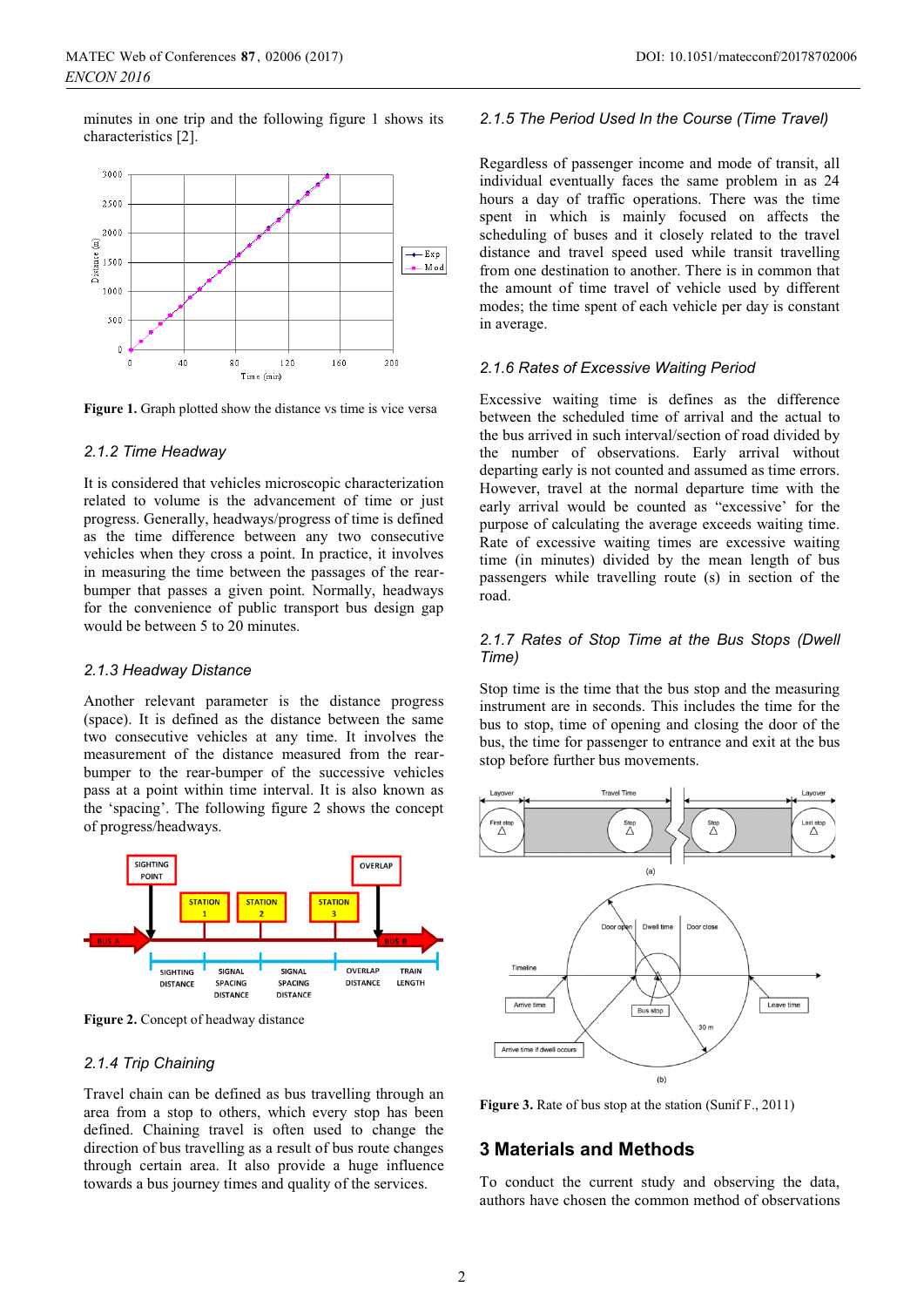by using data logger, (four) 4 digits tally counter and a stopwatch, which is considered more simple and easier to control and monitor. Data logger is the device that easy to use, it is placed in the bus during the study/data collection and data recording; speed, bus positions/the bus stops which are shown in longitude and latitude coordinates as well as the time of bus stopped. Furthermore, there was also considered more accurate and easily operated data. The stopwatch is simply used to measure time (headway) of a bus through the interval/sections of road. In addition, 4-digit tally counter data are used to observe the distribution of students/passenger on boarding and alighting.

 Further data collection on bus velocity and distance is to use data logger, 4-digits tally counter and stopwatch with following steps; selecting buses, no bus parking and bus must be stop at the shelter/bus stops. Data was generated in accordance to the sections selected. Bus stops were selected that may represent the high number passengers.

 Excessive time of bus movements through the study areas were observed which a stop as a constant value; distance was measured by distance in minutes (measured by bumper-bumper).

 Numbers of passengers/students boarding and alighting were observed by a 4-digit tally, which focused on the bus travelling within campus routes. Further analysis used the common standard of Manual 2010, which data observation was taken from GPS measurements [7, 8].

# **4 Results and Conclusion**

## **4.1 Analyze the level of bus service**

**Table 4.1.** Result analyse the level of bus service.

| Track<br>Selection                                                               | Average<br>Time<br>Travel | Distance<br>Travel<br>(meter) | Average<br>Headway<br>(minute) | Evaluation<br>Study by<br>Area Line,<br>$I_{t,seg}$ |
|----------------------------------------------------------------------------------|---------------------------|-------------------------------|--------------------------------|-----------------------------------------------------|
| <b>Bus</b><br>travelling<br>in<br>university<br>type Etika<br>Delta<br>(morning) | 15 minute<br>03second     | 5480                          | 6                              | C                                                   |
| <b>Bus</b><br>travelling<br>in<br>university<br>type Etika<br>Delta<br>(evening) | 18 minute<br>15second     | 5610                          | 7                              | C                                                   |
| <b>Bus</b><br>travelling<br>in<br>university<br>type Sikun<br>Jaya<br>(morning)  | 18 minute<br>28second     | 6900                          | 8                              | B                                                   |

| Bus<br>travelling<br>1n<br>university<br>type Sikun | 35 minute<br>50second | 6870 | D |
|-----------------------------------------------------|-----------------------|------|---|
| Jaya                                                |                       |      |   |
| (evening)                                           |                       |      |   |

Refer to Table 4.1 the highest ratings is Sikun Jaya movement in the university area in the morning and get assessment score is B while the lowest scoring is movement in the university for Sikun Jaya bus in the evening is D. The average travel time to the time difference can also be seen in turn gives a bad impression on consumers who use the service. Scoring can be seen through the data required and analysed in accordance with the format of the existing formula in the Highway Capacity Manual 2010 (HCM 2010) [9].

### **4.2 Analyze the impact of stop on travel time**







**Figure 5.** Example graph plotted speed versus time at the evening time

Refer to the figure 4 and figure 5, there are differences in the pattern of the data speed which is plotted against the distance travelled. There are differences in the speed at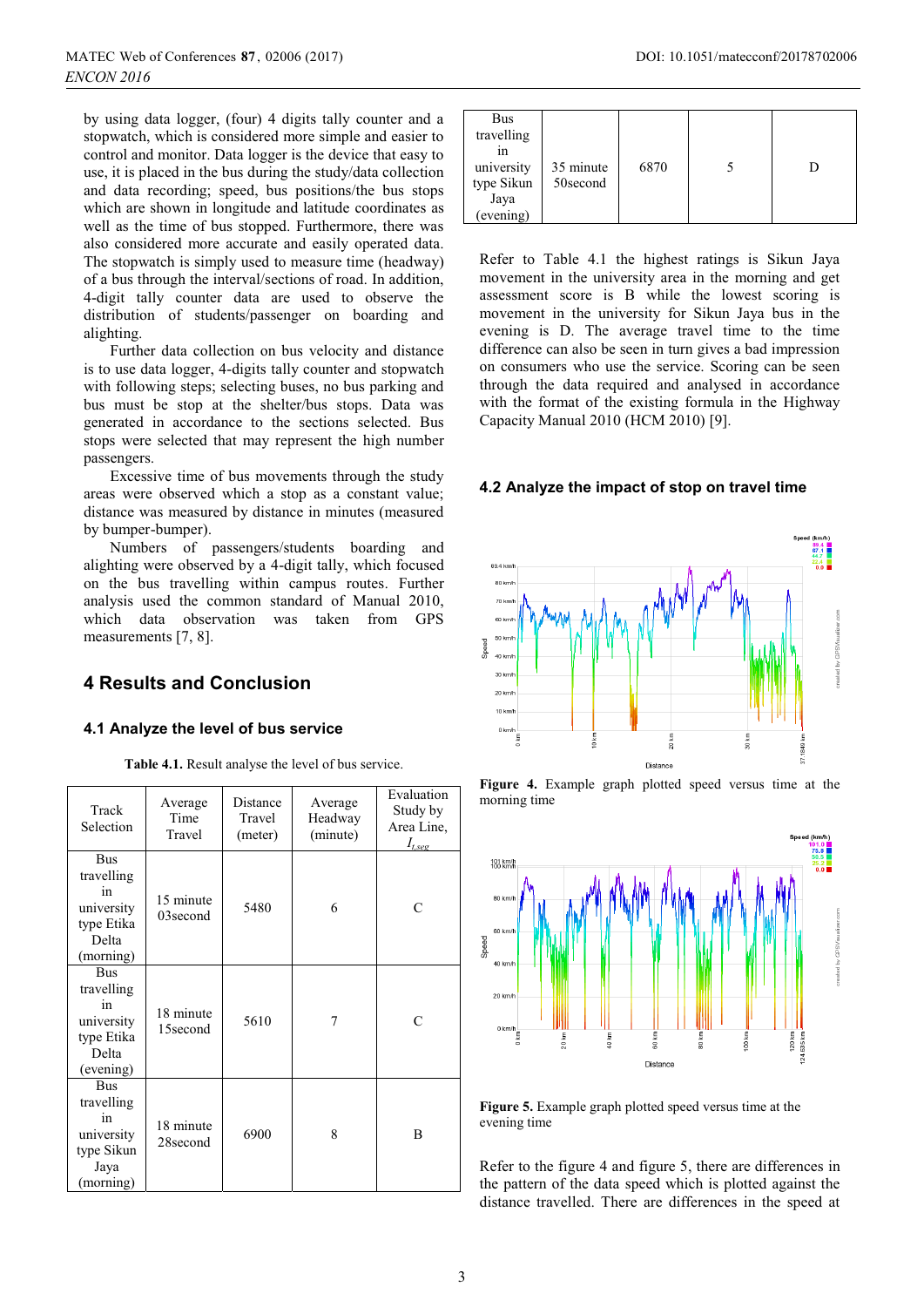point 0 because of differences in the volume of traffic is different in the morning and in the evening there are differences cause velocity of 0 km/h. there was also a difference that can be seen is the travel time taken by the travel time of a trip in the morning and evening. The average difference in velocity also varies due cause deceleration stops occur every time you want to stop. Figure 4 and figure 5 also were as an example of speed profile against distance from the study measurement.

### **4.3 Analyze of potential stop area**



**Figure 6.** Graph show distribution of the average student



**Figure 7.** Graph show the average bus stop at the station

Figure 6 shows the average distribution of students boarding and alighting from the bus. This graph shows the frequency of the highest student boarding is at the stop bus in front S9 which is library Tun Aminah. While the distribution alighting is at S14 which is in front of Tun Fatimah College. Besides that, figure 7 shows the average time bus stop at the station. Figure 7 show the highest reading is S1, which is ATM station.

| <b>Table 4.2.</b> Different of road taken by bus and average time |  |
|-------------------------------------------------------------------|--|
| travel bus taken each road and time                               |  |

| Travel<br>Direction                                        | Average<br>Time<br>Travel | Distance<br>(meter) | Average<br>Speed (km/h) |
|------------------------------------------------------------|---------------------------|---------------------|-------------------------|
| Perwira<br>Residential<br>College<br>(morning)             | 17minute<br>30 seconds    | 5610                | 17.83                   |
| Perwira<br>Residential<br>College<br>(evening)             | 42minute<br>50 seconds    | 5610                | 15.98                   |
| Melewar<br>Residential<br>College<br>(morning)             | 14minute<br>05seconds     | 5250                | 23.81                   |
| Melewar<br>Residential<br>College<br>(evening)             | 19minute<br>29 seconds    | 5250                | 20.15                   |
| Taman<br>University<br>Residential<br>College<br>(morning) | 37minute<br>01 seconds    | 5800                | 24.50                   |
| Taman<br>University<br>Residential<br>College<br>(evening) | 17minute<br>30 seconds    | 5800                | 10.91                   |
| Kelisa<br>Residential<br>College<br>(morning)              | 17minute<br>30 seconds    | 9670                | 29.14                   |
| Kelisa<br>Residential<br>College<br>(evening)              | 17minute<br>30 seconds    | 9680                | 17.52                   |
| Etika Delta<br>bus activity in<br>campus<br>(morning)      | 17minute<br>30 seconds    | 5480                | 20.41                   |
| Etika Delta<br>bus activity in<br>campus<br>(evening)      | 17minute<br>30seconds     | 5610                | 17.38                   |
| Sikun Jaya<br>bus activity in<br>campus<br>(morning)       | 17minute<br>30 seconds    | 6900                | 18.15                   |
| Sikun Jaya<br>bus activity in<br>campus<br>(evening)       | 17minute<br>30 seconds    | 6800                | 11.16                   |

# **5 Conclusions**

The following study found that results of the current existing bus services that should be improved in the university area or changed to an alternatives type of buses [10] because these services are often used by students who do not have their own vehicles to travel. It also the main transit for students/passengers to travel from campus to outside places. The study also found the